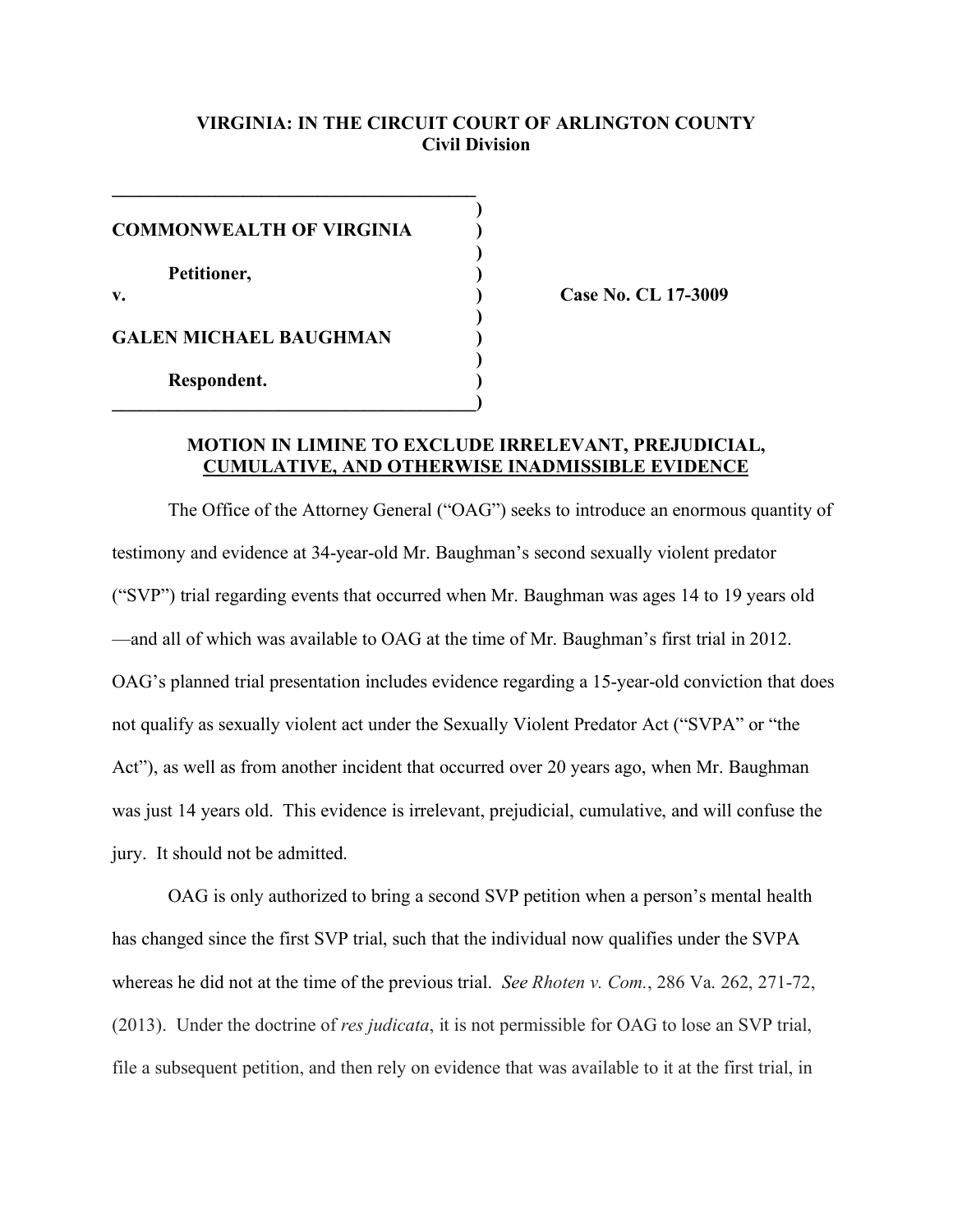hopes that the second jury will come to a different conclusion. Thus, all evidence that was available to OAG at Mr. Baughman's first trial should be excluded. In addition to being barred by the doctrine of *res judicata*, that evidence is simply not relevant to the jury's determination of whether Mr. Baughman's mental health has changed since 2012 such that he is *currently* a sexually violent predator under the Act.

In the alternative, any evidence regarding acts Mr. Baughman committed while a juvenile should be excluded as more prejudicial than probative. Both the passage of time and the nature of adolescent brain development renders the probative value of such evidence to Mr. Baughman's current mental status minimal, while the potential for this evidence to unduly prejudice the jury is great.

Additionally, any allegations of sexual misconduct that do not qualify as sexually violent acts should be excluded because they are more prejudicial than probative. Specifically, OAG has indicated its intent to introduce testimony and possibly images of child pornography related to a conviction from New York State, regarding communications Mr. Baughman engaged in when he was 19 years old. This conduct underlying this conviction does not qualify as sexually violent under the SVPA. It is also far too old to be probative as to Mr. Baughman's current mental state; would be cumulative and confusing for the jury; and has a high likelihood of unduly prejudicing the jury against Mr. Baughman.

#### **FACTS AND PROCEDURAL BACKGROUND**

1. On November 13, 2003, just after Mr. Baughman's twentieth birthday, he pled guilty to one count of carnal knowledge and one count of aggravated sexual battery. The aggravated sexual battery conviction arose from a 1997 incident in which Mr. Baughman, then 14 years old, touched the penis of a 9-year-old. The carnal knowledge conviction arose from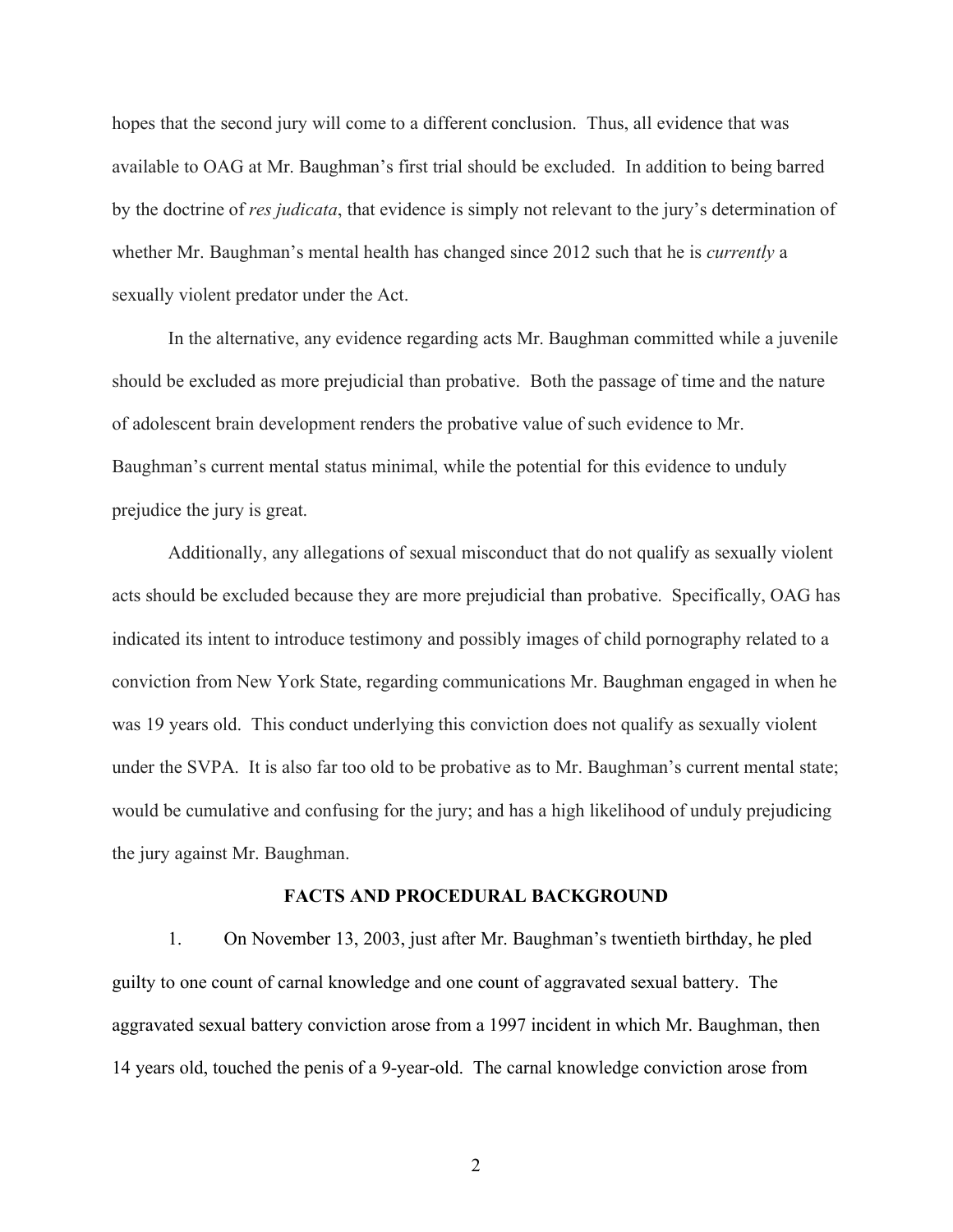sexual contact between Mr. Baughman, then 19 years old, and a 15-year-old boy. While incarcerated, Mr. Baughman pled guilty to a 2003 offense for emailing pornography depicting teenagers to a police officer posing as a teenager.

2. On October 5, 2009, OAG filed a petition to commit Mr. Baughman as a sexually violent predator.

3. On October 9, 2009, OAG filed an amended petition to commit Mr. Baughman as a sexually violent predator. That petition alleged that Dr. Rex Miller "diagnosed the Respondent with Paraphilia NOS, with Pedophilia and Hebephilia Interests, Cognitive Disorder NOS by history, Narcissistic Personality Disorder." The petition further alleged that Dr. Miller opined that these diagnoses are "mental abnormalities or personality disorders." Finally, the petition alleged that "Dr. Miller determined that because of his mental abnormalities and/or personality disorder, the Respondent finds it difficult to control his predatory behavior, which makes him likely to engage in sexually violent acts" and thus Mr. Baughman met the criteria under of sexually violent predator.

4. The October 9, 2009 petition attached Dr. Miller's report. In that report, Dr. Miller opined that Mr. Baughman's narcissism and attraction to adolescents made it likely that he would manipulate others, particularly juveniles. Dr. Miller relied on Mr. Baughman's two Virginia convictions as well as conduct related to the 2003 conviction from New York. Dr. Miller excerpted portions of the records from New York in his report, including statements Mr. Baughman allegedly made to the detective in New York and statements of Mr. Baughman's allegedly made during online chats.

5. Mr. Baughman awaited trial in that case for **over two years**.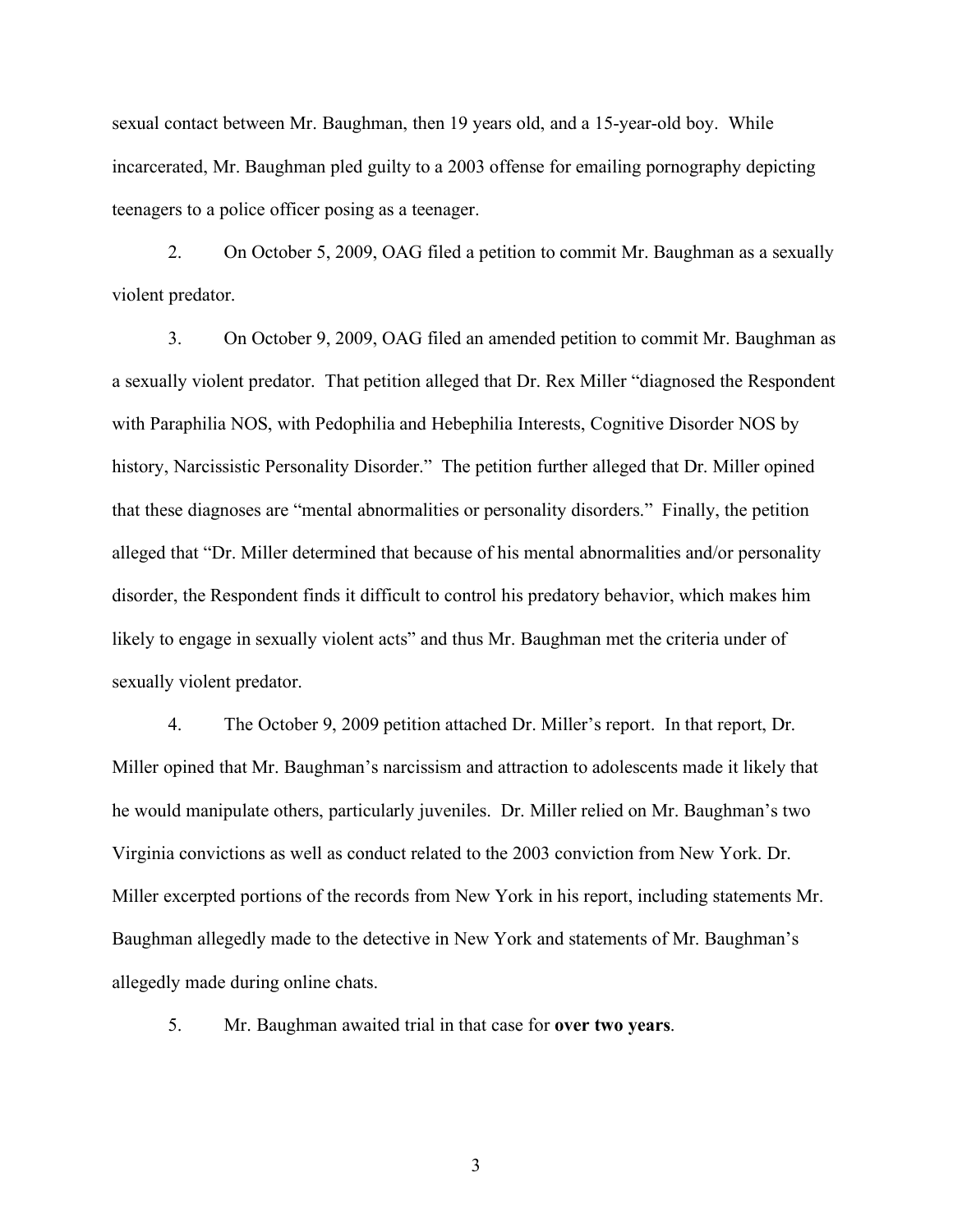6. Mr. Baughman ultimately proceeded to trial on March 5-6, 2012. The Commonwealth's primary witness was Dr. Rex Miller.

7. Dr. Miller testified, consistent with his report, that Mr. Baughman suffered from narcissistic personality disorder and paraphilia. Dr. Miller testified that he relied on records from the New York prosecutor's office and chats to draw these conclusions. He testified that he reviewed reports "from the District Attorney of Westchester [sic] in New York." He further testified that he relied on "various, numerous pages, I would guess several hundred, related to online chats between Mr. Baughman and various individuals" to conclude that Mr. Baughman engaged in "grooming." *Id*. at 24, 27. He also relied on "the way he talked to individuals in instant messaging" to diagnose Mr. Baughman with narcissistic personality disorder. *Id*. at 42. He opined that someone with narcissistic personality disorder uses "interpersonal relationships to their advantage" and says "things about how important they are, they talk about how much power and control they have, and basically influence other people that do not feel particularly in power and control into believing those types of things and… [to] do what they want." 3/5/12 Tr. at 44-45. He testified that the narcissistic personality disorder was clinically significant to his conclusion that Mr. Baughman was a sexually violent predator because of "the way that he obtains his different victim pools, the persuasion and the things that were in the records related to what he would say to these impressionable individuals, that is the preying point. That is where he uses that personality disorder to obtain his victims." *Id*. at 45-46.

8. Dr. Miller further testified that Mr. Baughman suffered from paraphilia, not otherwise specified, with an attraction to adolescent males. 3/5/12 Tr. at 37-39. Dr. Miller opined that Mr. Baughman's narcissistic personality disorder and sexual interest in younger men resulted in Mr. Baughman being "a very intelligent manipulative person that is--that has deviant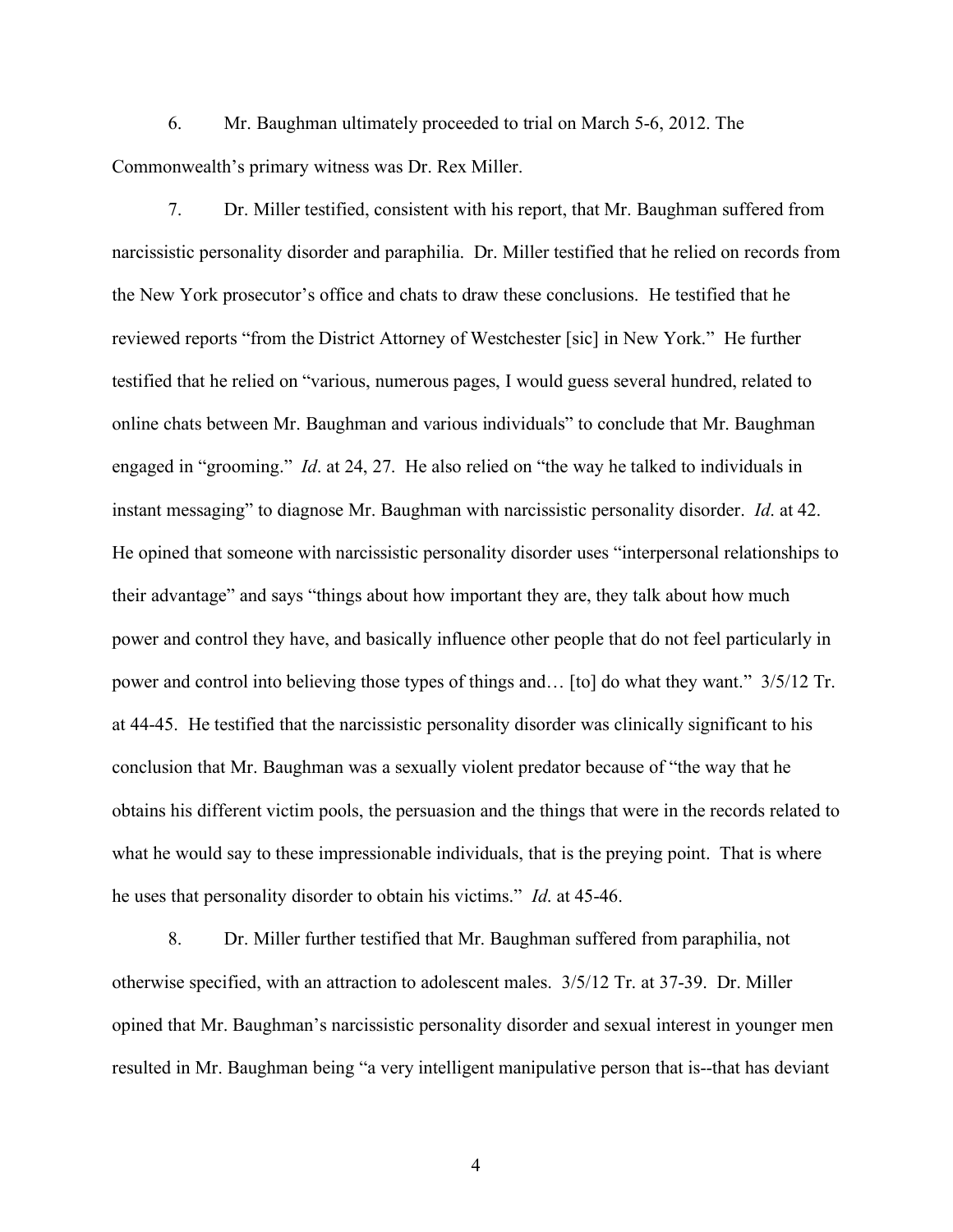sexual interest and will use that to gain those victims" which made him meet the definition of a sexually violent predator. *Id*. at 65.

9. OAG also elicited testimony at trial from Dr. Lisa Magazine, a psychologist who evaluated Mr. Baughman while he was in the Department of Corrections, about Mr. Baughman's statements regarding his "online interactions." *Id*. at 100.

10. The jury found Mr. Baughman *not to be a sexually violent predator* on March 6, 2012. Mr. Baughman was subsequently released from jail and onto probation in 2012.

11. From 2012 to 2016, Mr. Baughman had no violations of his probation. On April 8, 2016, Arlington Probation and Parole filed a "Major Violation Report" alleging that he had violated the condition prohibiting him from having contact with anyone under the age of 18. Specifically, the report alleged that Mr. Baughman had non-sexual text messages with the 16 year-old friend of his former neighbor who had died suddenly and whose out-of-state funeral Mr. Baughman attended with permission of his probation officer.

12. On November 29, 2016, Mr. Baughman's probation was revoked.

13. On November 6, 2017, OAG filed a second petition to commit Mr. Baughman as a sexually violent predator. The petition alleged that Dr. Michelle Sjolinder, Psy.D., "performed a mental health examination of the Respondent" and diagnosed Mr. Baughman with "Narcissistic Personality Disorder and Other Specific Paraphilic Disorder, Adolescent males."

14. The petition did not allege how Mr. Baughman's mental health had changed since a jury found that he was not a sexually violent predator in 2012.

15. Dr. Sjolinder's report similarly extensively cited online chats and statements Mr. Baughman had made to detectives in New York and relied heavily on information available at Mr. Baughman's 2012 trial.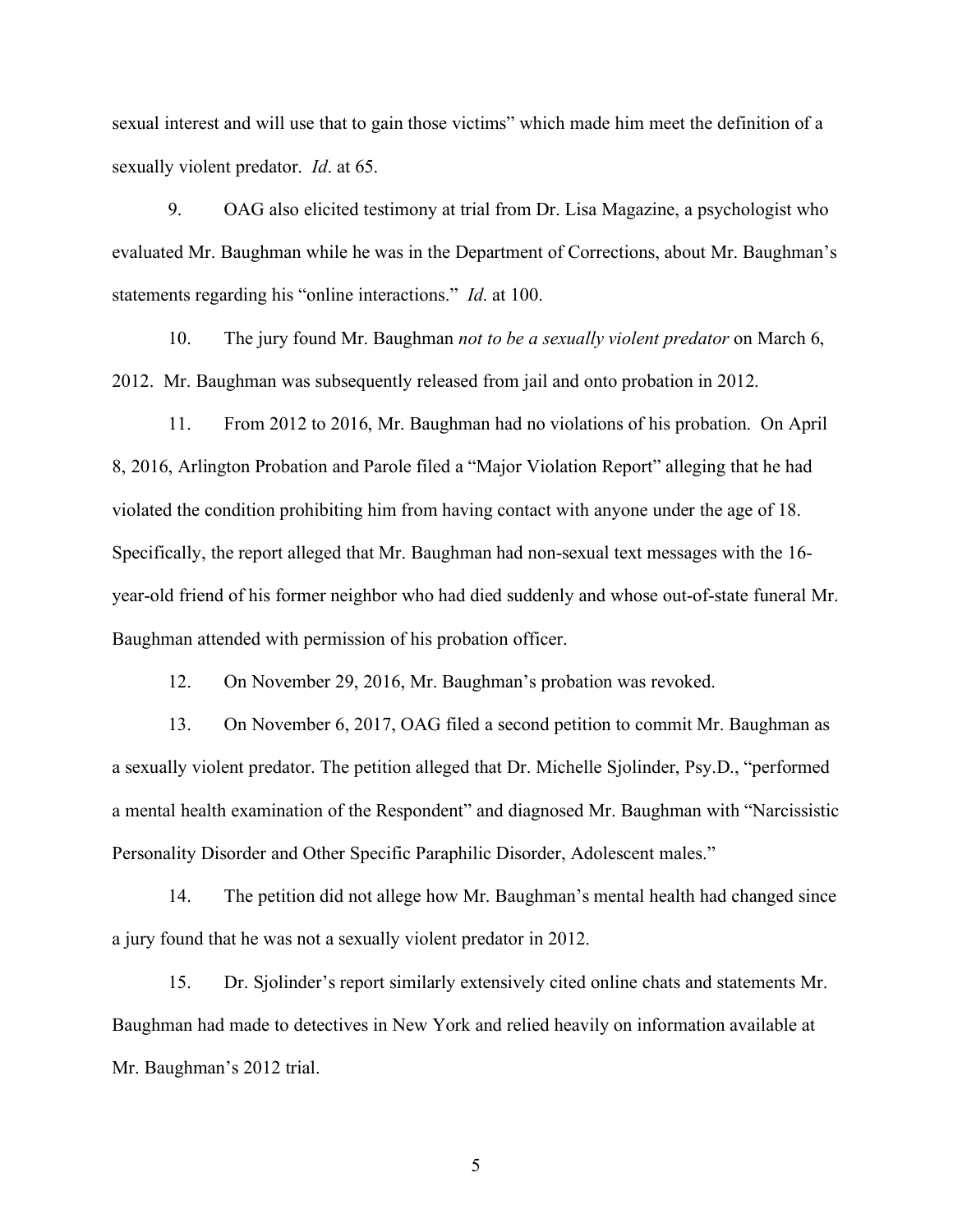16. On January 17, 2018, this Court held a probable cause hearing at which Dr. Sjolinder testified.

17. Dr. Sjolinder testified that she was *not* the expert designated to evaluate Mr. Baughman by the Commissioner of the Department of Behavioral Health and Developmental Services ("DBHDS") as mandated by the SVPA. Rather, when the DBHDS-designated expert found that Mr. Baughman was *not* a sexually violent predator, OAG asked Dr. Sjolinder to conduct a "record review" and give an opinion as to whether Mr. Baughman met the definition of a sexually violent predator under the Act. 1/17/18 Tr. at 34-36.

18. Dr. Sjolinder testified that when she conducted her "file review" she was also aware that a jury had previously found Mr. Baughman *not* to be a sexually violent predator. *Id*. at 38. Dr. Sjolinder testified that she was thus aware that both a jury and the most recent psychologist to conduct a mental health examination found that Mr. Baughman was *not* a sexually violent predator under the Act. *Id*. at 38.

19. Dr. Sjolinder testified she diagnosed Mr. Baughman with a paraphilic disorder with attraction to adolescents. She explained that she "came to the same conclusion" as Dr. Miller on this diagnosis and "agreed with the basis that he used as articulated in his report to come to that diagnosis." 1/17/18 Tr. at 82.

20. Dr. Sjolinder testified that she also diagnosed Mr. Baughman with narcissistic personality disorder, just as Dr. Miller had. *Id*. at 91.

21. After the probable cause hearing, OAG provided undersigned counsel with hundreds of pages related to incidents that allegedly occurred over 15 years ago, including a 2003 conviction from New York and a conviction based on conduct from when Mr. Baughman was 14 years old. OAG has subpoenaed the detective from the 2003 conviction—which was for a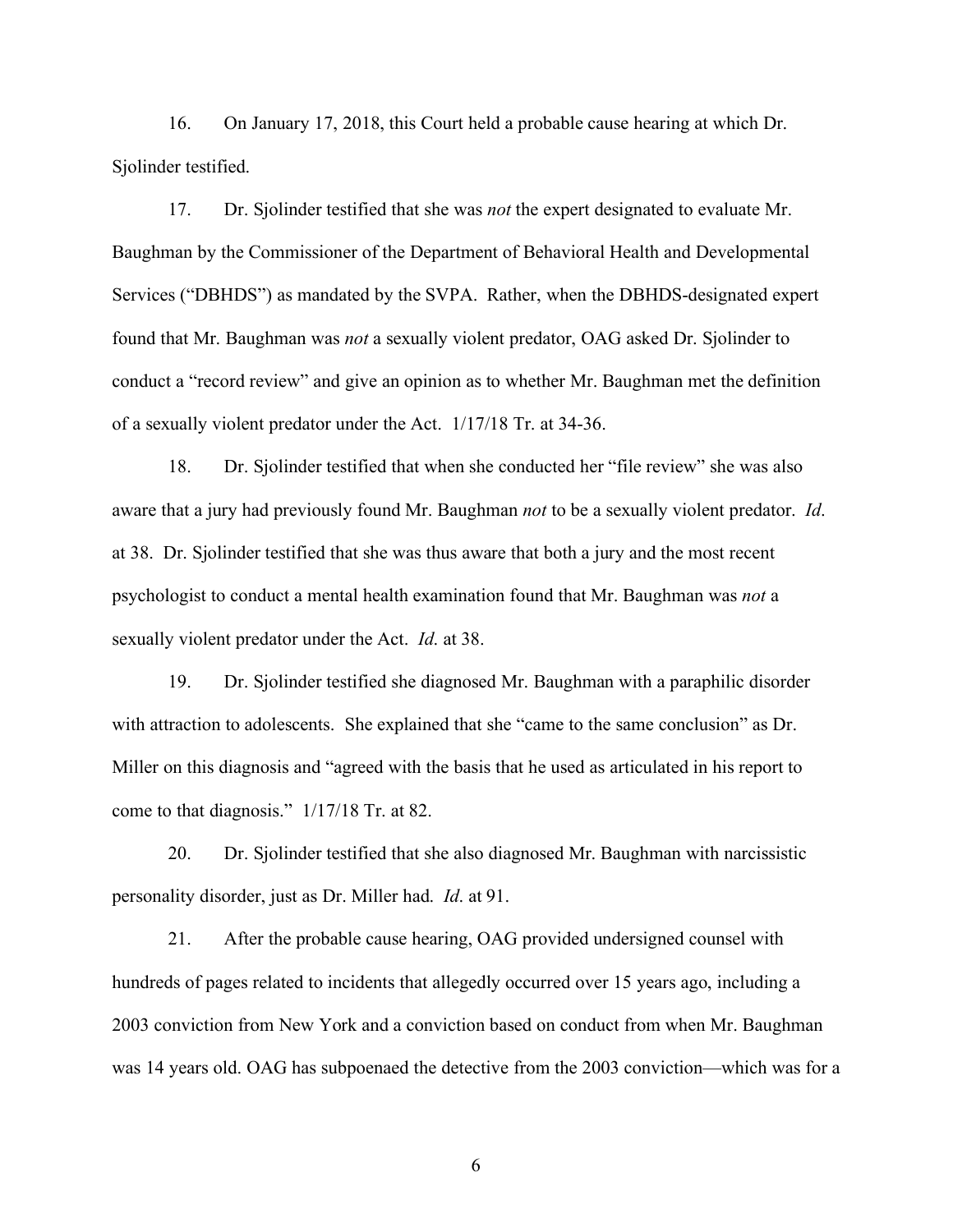non-sexually violent offense—to trial. OAG has also informed counsel that it intends to make pornography depicting teenagers available for undersigned counsel to review as part of discovery in this case.

#### **ARGUMENT**

# **I. All Evidence Available to OAG at Mr. Baughman's First Trial Should Be Excluded Because It Is Irrelevant to the Jury's Assessment of Mr. Baughman's Current Mental Status.**

This Court should exclude any evidence and testimony that could have been presented at Mr. Baughman's first trial because it is not relevant to the jury's determination of Mr. Baughman's *current* mental health status. OAG's discovery disclosures strongly suggest that OAG hopes to re-try the 2012 trial now by presenting voluminous evidence from events that allegedly occurred between 1997 and 2003. Testimony and evidence related to Mr. Baughman's actions as a teenager is irrelevant to his current mental status.

The jury must decide whether Mr. Baughman's "*current* mental health status" is such that Mr. Baughman "'*finds* it difficult to control [his predatory behavior,] which *makes* him likely to engage [in sexually violent acts],'" whereas he did not meet the definition of a sexually violent predator in 2012. *Rhoten.*, 286 Va. at 271 (quoting Va. Code Ann. § 37.2-900) (emphasis in original). 1

<sup>&</sup>lt;sup>1</sup> *Rhoten* goes on to cite Va. Code Ann. § 37.2-904(B) for the proposition that the issue in an action brought by the Commonwealth to commit a person as a sexually violent predator is the person's current mental status, which is to be assessed by a licensed psychiatrist or licensed clinical psychologist appointed by the Commitment Review Committee ("CRC"), pursuant to § 37.2-904(B). The Commonwealth bases its petition in this case on the opinion an expert hired by and paid for by the Attorney General's Office; the psychologist who was appointed by the CRC in 2017, Dr. Ilona Gravers, found that Mr. Baughman *does not* meet the definition of "sexually violent predator" under to § 37.2-900.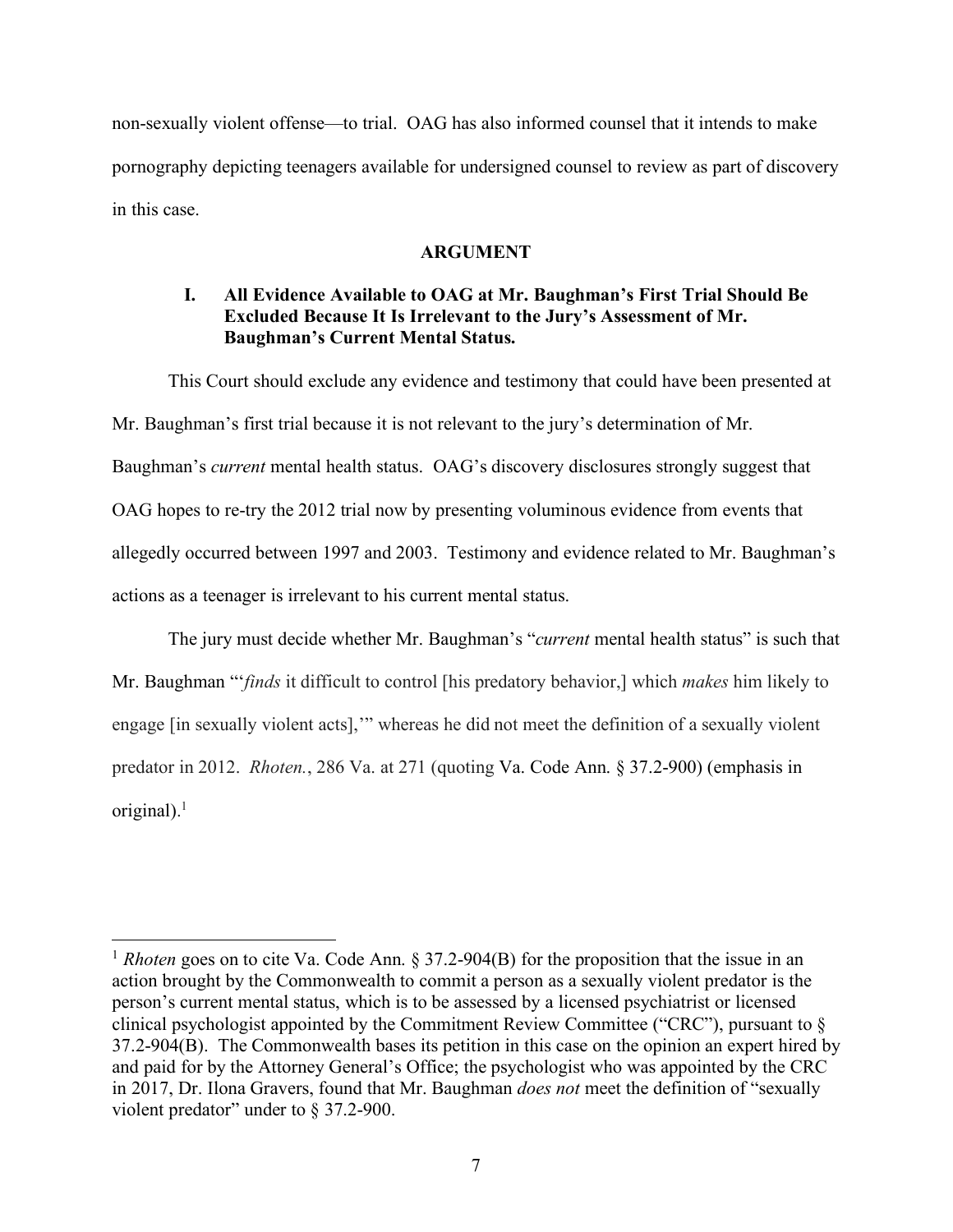The Virginia Supreme Court decided in *Rhoten* that the Commonwealth is not categorically barred from bringing a second SVP petition after a judge or jury found someone *not* to be an SVP at the first trial. *Id*. The respondent in *Rhoten* stipulated "that the Commonwealth's evidence [offered for the second petition] would be sufficient to prove, by clear and convincing evidence, that he is a sexually violent predator, as defined in the Act," *id*. at 266 (internal brackets omitted), leaving the sole issue for the Court of whether the Commonwealth is barred altogether from filing a second petition when a respondent was found not to be a sexually violent predator at the first trial. The Court found that OAG is not barred from filing a second petition because the Act "assumes the mental health of a sexually violent predator may change over time." *Id*. at 271.

In a transparent effort to re-try the case it lost in 2012, OAG intends to present evidence dating back to 1997 that is flatly irrelevant to Mr. Baughman's *current* mental status. OAG has subpoenaed a detective from New York who investigated Mr. Baughman's 2003 case—from when Mr. Baughman was 19 years old—and turned over hundreds of pages of discovery in connection with this incident. That conviction would not qualify as a sexually violent offense under Virginia law and was not listed in the petition as an underlying offense.

OAG has also indicated its intent to make available teen pornography photographs in discovery in connection with this 2003 New York incident. Mr. Baughman, who was a teenager himself at the time, pled guilty to sending teenager pornography to who Mr. Baughman thought was a 14-year-old (in reality, a police officer had taken over the 14-year-old's account). The images depict teenagers who were the same age as the 14-year-old to whom Mr. Baughman sent the photographs.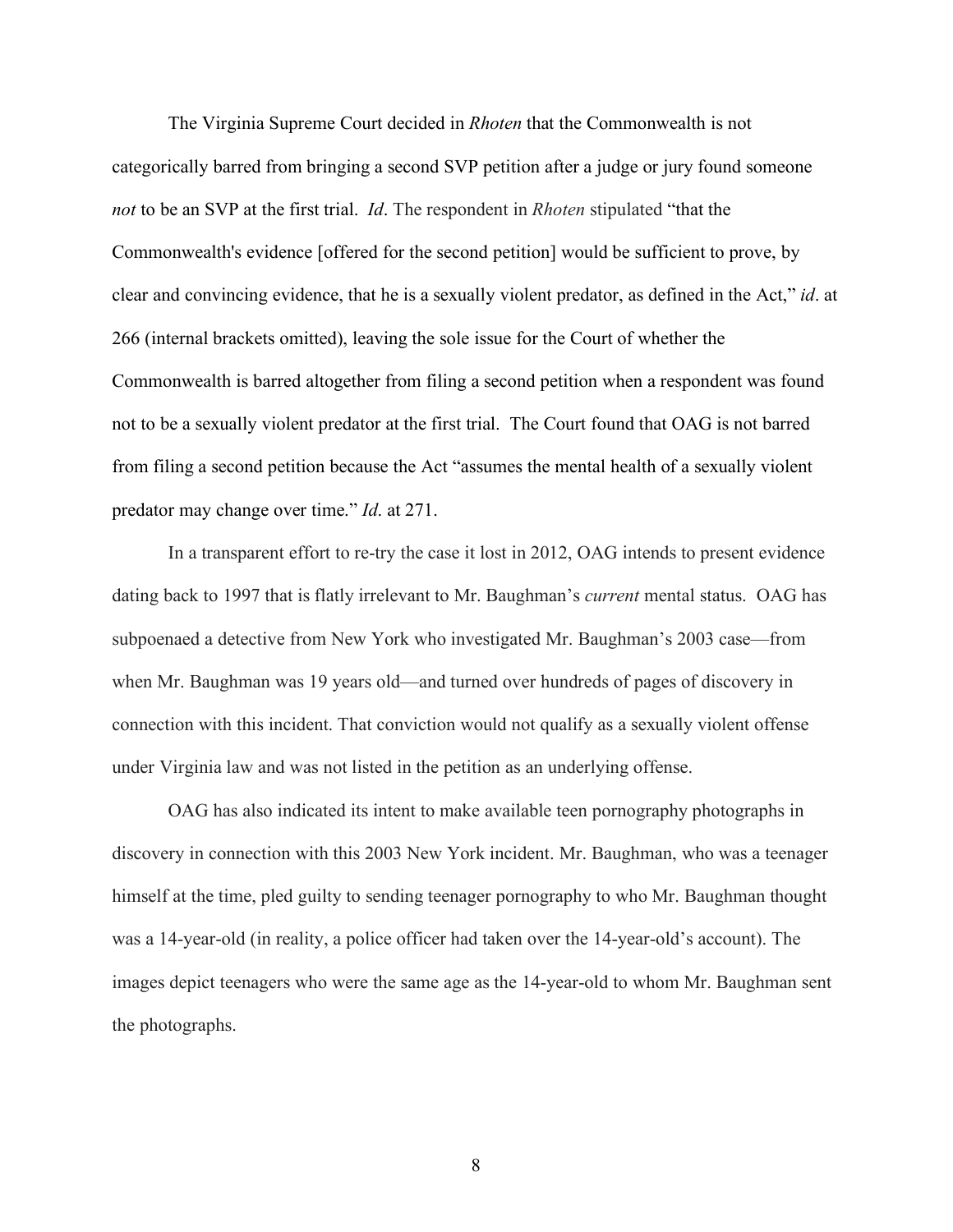OAG has also provided numerous documents containing chats between teenaged 19-yearold Mr. Baughman and other teenagers. These chats occurred in 2003. None of these chats ever resulted in any adjudications. Many of these and the New York case-related chats reference Mr. Baughman's accounts of his own sexual experiences when Mr. Baughman was a younger teenager.

OAG has additionally provided discovery related to Mr. Baughman's two Virginia convictions, one of which was from an incident in 1997 when Mr. Baughman was 14 and one from an incident in 2003 when Mr. Baughman was 19. Seemingly, OAG intends to introduce details of the acts underlying these convictions, one of which was over 20 years ago when Mr. Baughman, who is now 34, was a young teen himself.

This evidence was all relied on by Dr. Rex Miller at Mr. Baughman's initial trial and OAG presented evidence related to those long-ago incidents to that jury. If this case is allowed to proceed to trial, that trial cannot be a re-do of the first where OAG presents a pile of evidence that was available to it in 2012, under the guise that Mr. Baughman's mental health has changed sufficiently to permit a second petition. OAG seeks to bombard the jury with witnesses and documents, including from the last century, in hopes that it can convince a second jury of what it could not convince a first. It hopes that if the pile looks large enough and the trial lasts long enough, the jury will feel as if it has to find Mr. Baughman a sexually violent predator. But none of this evidence from long ago is actually relevant to the question of whether Mr. Baughman is *currently* a sexually violent predator.

Any evidence that goes to Mr. Baughman's status as an SVP that existed at the time of his first trial should therefore be excluded here because it is not relevant to the jury's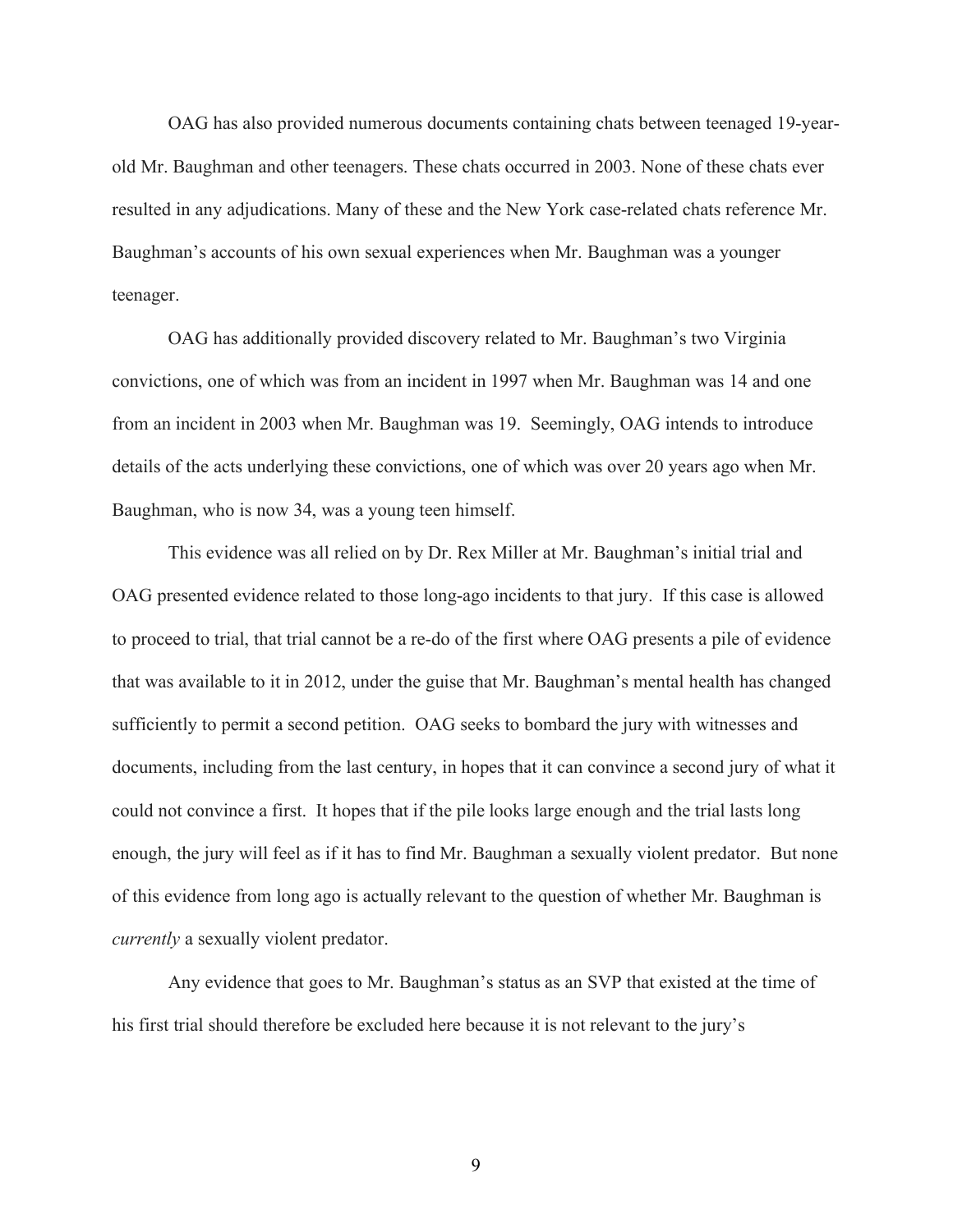determination of whether Mr. Baughman's mental health has changed such that he is now an SVP.

Additionally, should this Court find that any of this evidence is relevant, it should nevertheless be excluded under Va. Sup. Ct. R. 2:403(a), which provides, "[r]elevant evidence may be excluded if: (a) the probative value of the evidence is substantially outweighed by (i) the danger of unfair prejudice, or (ii) its likelihood of confusing or misleading the trier of fact. Whatever probative value evidence from prior to 2012 might have, it is far outweighed by both the danger of unfair prejudice and the likelihood of confusing or misleading the jury.

"Unfair prejudice" in the context of Rule 403(a) is the "the tendency of some proof to inflame the passions of the trier of fact, or to invite decision based upon a factor unrelated to the elements of the claims and defenses in the pending case." *Lee v. Spoden*, 290 Va. 235, 251 (2015). That is exactly what OAG is attempting to do here—inflame the jury so that it makes a decision based not on Mr. Baughman's current mental health, but on communications and acts from when Mr. Baughman was a teenager. This evidence is further confusing and misleading and will distract the jury from the question at hand. Therefore, all evidence and testimony, including testimony by Dr. Sjolinder that relies on evidence that was available at the time of Mr. Baughman's first trial, should be excluded.

### **II. At a Bare Minimum, All Evidence Related to Mr. Baughman's Conduct as a Juvenile Should be Excluded.**

All evidence and testimony related to incidents that occurred when Mr. Baughman was a juvenile should be excluded on the additional or alternative ground that the evidence is not probative. OAG has provided documents related to Mr. Baughman's arrest and conviction for aggravated sexual battery, an incident that took place 20 years ago, when Mr. Baughman was only 14 years old.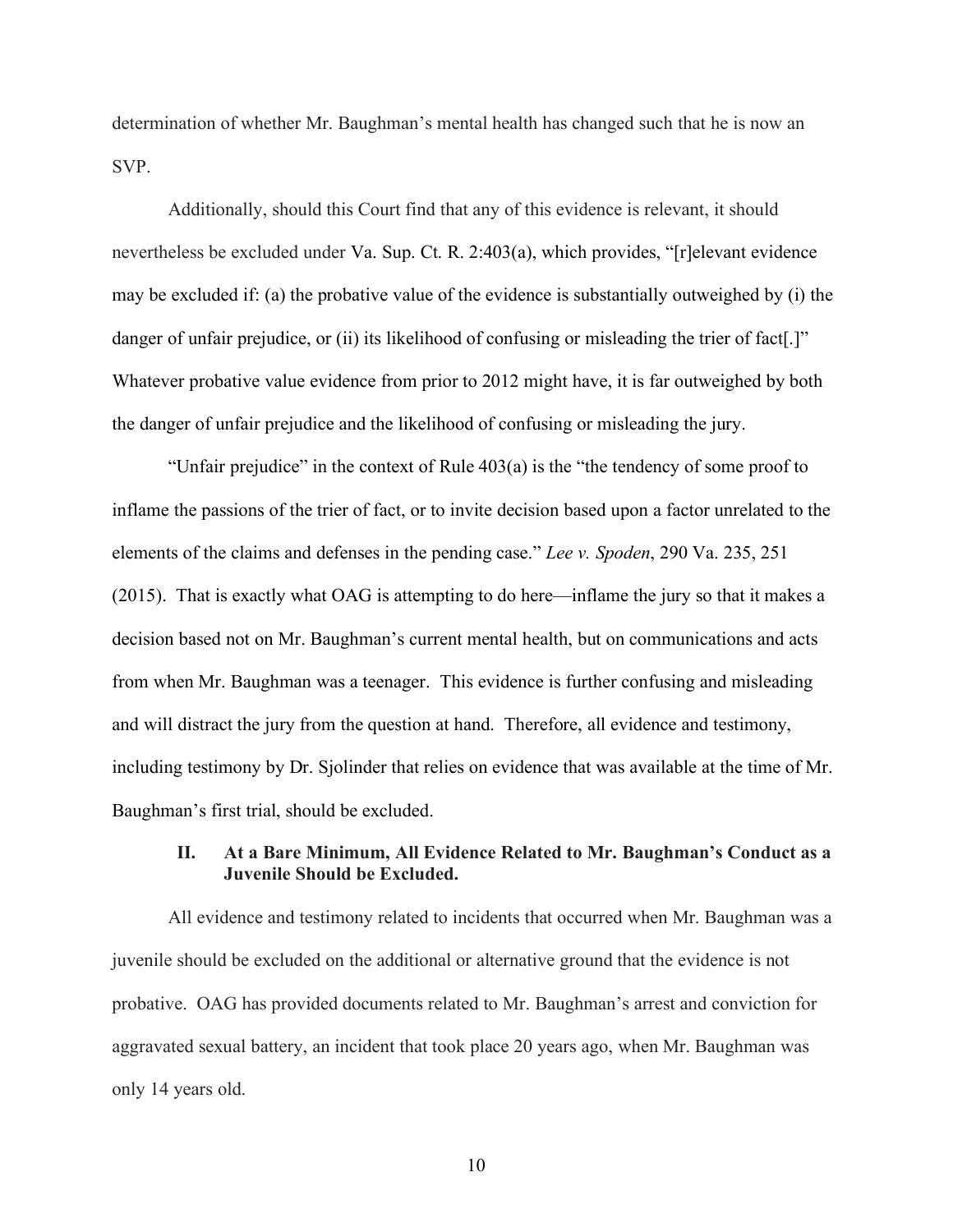The conviction for aggravated sexual battery has no evidentiary value here because so much time has passed and because Mr. Baughman committed this offense when he himself was a juvenile. Courts have recognized that conduct engaged in as a juvenile has little bearing on adult behavior because adolescents' brains are not fully developed. *See United States v. Stern*, 590 F. Supp. 2d 945, 952-53 (N.D. Ohio 2008) (imposing a drastically reduced sentence for possession of child pornography where the defendant was 14 at the time he started viewing child pornography, noting, "the Court has conducted a review of the scientific literature in this area and believes there is compelling evidence that the judicial system's long standing principle of treating juvenile offenders differently than adult offenders is based in part on the unformed nature of the adolescent brain."). As the Supreme Court recognized in *Graham v. Florida*, 560 U.S. 48 (2010), when it struck down life without parole sentences for juvenile offenders convicted of non-homicide offenses, "developments in psychology and brain science continue to show fundamental differences between juvenile and adult minds. For example, parts of the brain involved in behavior control continue to mature through late adolescence." *Id.* at 68–69.

Evidence of Mr. Baughman's behavior when he was a child himself would thus have minimal evidentiary value here. The probative value is even less given that Dr. Sjolinder has diagnosed Mr. Baughman with paraphilia, not otherwise specified, with an attraction to adolescent males, and the petition is based on that diagnosis. Mr. Baughman's sexual act with a 9-year-old when Mr. Baughman was himself an adolescent is irrelevant to this diagnosis and irrelevant to Dr. Sjolinder's opinions about Mr. Baughman's risk. The prejudice is thus undue because Mr. Baughman's actions at age 14 with a 9-year-old would invite the jury to make a decision based on a factor unrelated to the diagnosis in the petition and unrelated to Mr. Baughman's current mental status.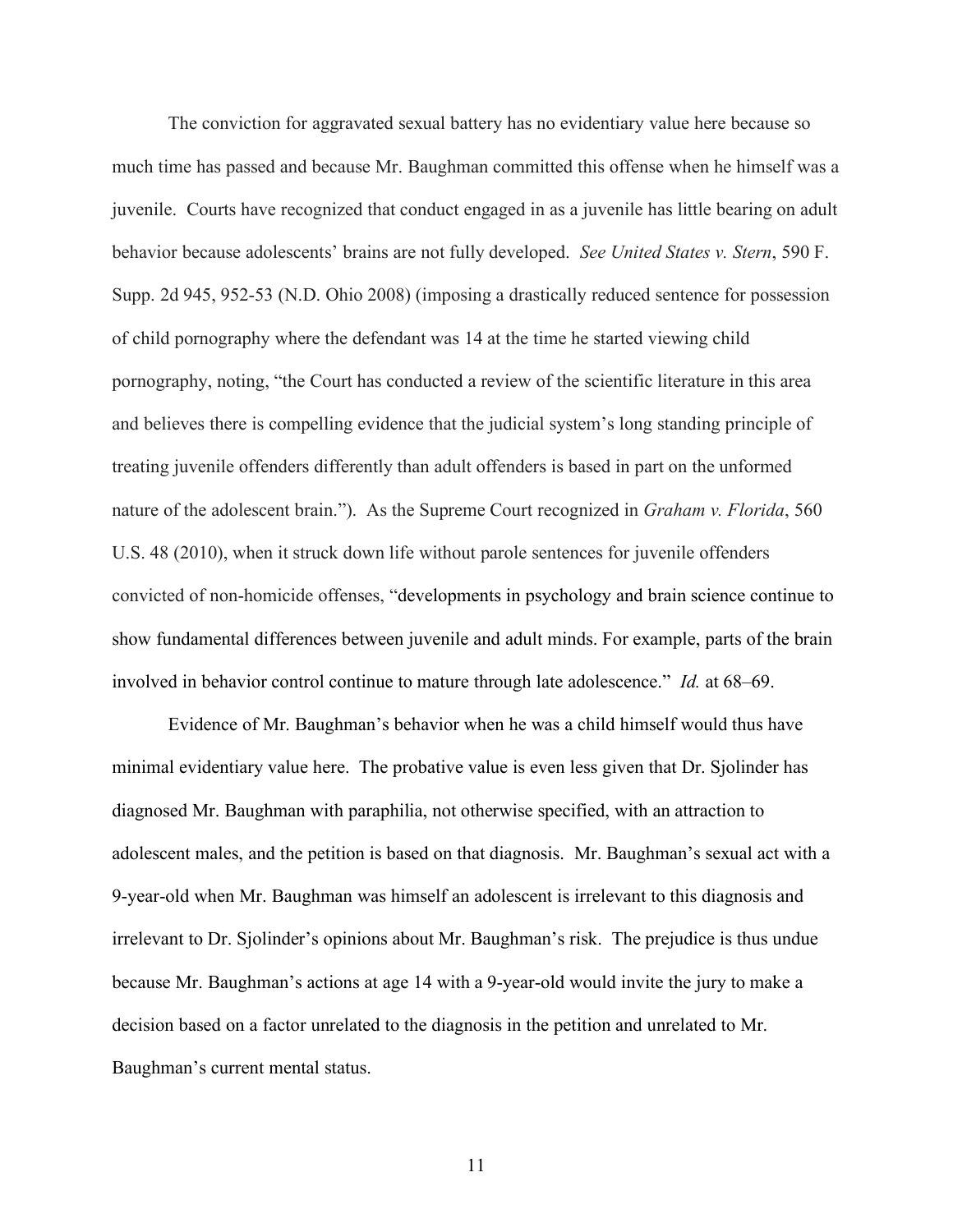# **III. Evidence Related to the New York Conviction Should Be Excluded Because It is More Prejudicial Than Probative, Cumulative, and Would Confuse the Jury.**

Additionally, evidence related to the 2003 New York conviction should be excluded because the conviction is not related to a sexually violent act. Specifically, OAG has indicated its intent to introduce testimony and possibly pornographic images related to a conviction from New York State. This conviction does not qualify as a sexually violent act under the SVPA. This evidence is also from far too long ago to be probative of Mr. Baughman's current mental state. Mr. Baughman is now 34 years old. The probative value of a non-sexually violent offense conviction from when Mr. Baughman was 19 years old is nil. But the likelihood for prejudice, especially by exposing the jury to the pornographic images, is exceptionally high. This evidence, which was of course available to OAG prior to Mr. Baughman's 2012 trial, should be excluded.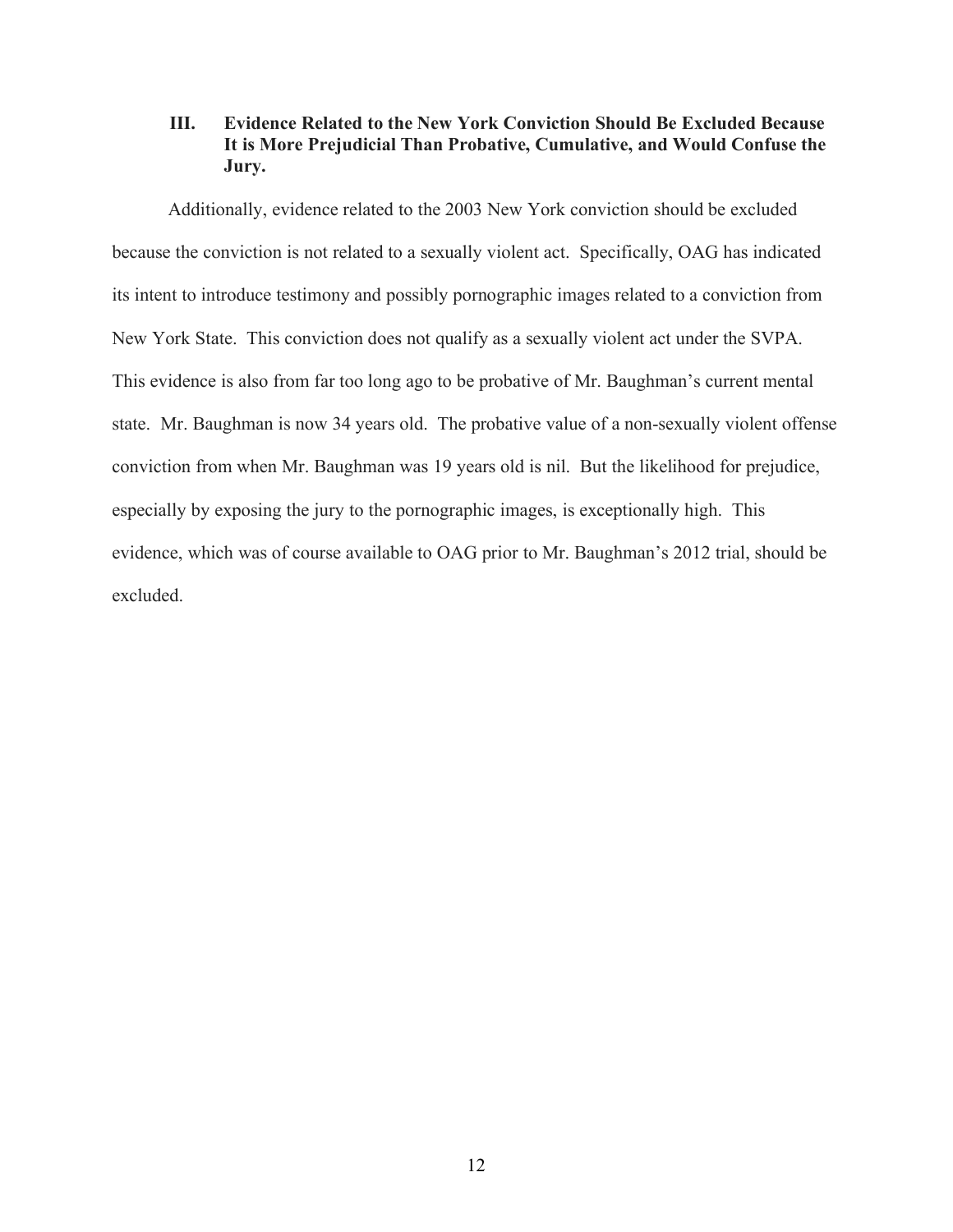# **CONCLUSION**

For these and any other reasons that may occur to this honorable Court, Mr. Baughman respectfully requests that all evidence and testimony that could have been introduced at Mr. Baughman's 2012 trial be excluded. In the alternative, Mr. Baughman requests that evidence and testimony related to acts committed when Mr. Baughman was a juvenile and related to his 2003 conviction, which did not involve a sexually violent act, be excluded.

Dated: April 24, 2018. Respectfully submitted,

 $\sqrt{s/}$ 

Jonathan Jeffress (VA No. 42884) Emily Voshell, appearing *pro hac vice* (D.C. Bar No. 1029403) Kaiser Dillon PLLC 1401 K St. NW Suite 600 Washington, DC 20005 (202) 640-2850

Counsel for Respondent Galen Baughman

#### **CERTIFICATE OF SERVICE**

I hereby certify that the foregoing was served via electronic mail and U.S. mail on the 24th of April, 2018 to:

Erin D. Whealton Assistant Attorney General Office of the Attorney General 202 North 9th Street Richmond, Virginia 23219 (804) 225-2369 Office (804) 692-1098 Fax

*Counsel for Petitioner*